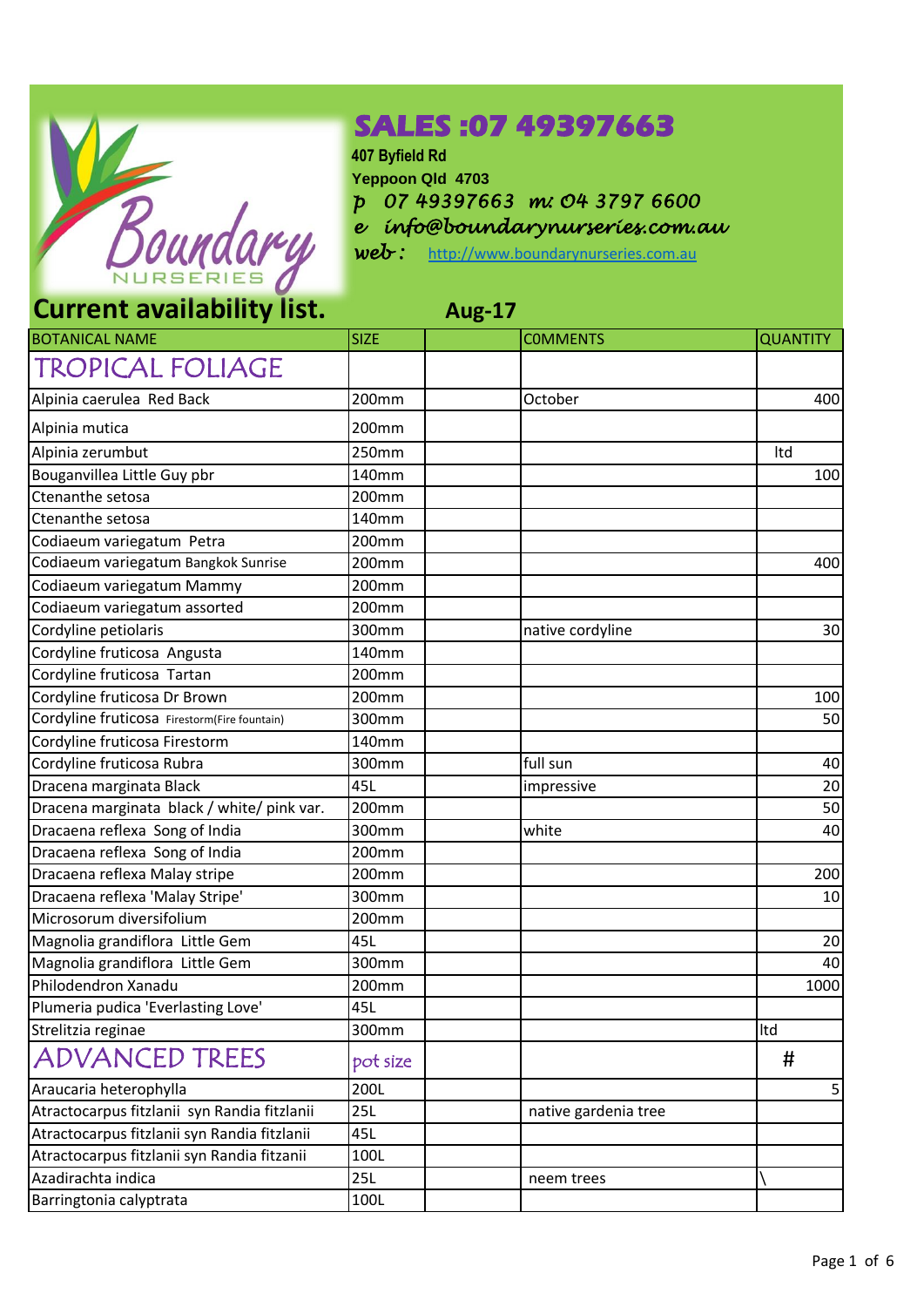| Barringtonia acutangula                 | 100L  |                            |                  |
|-----------------------------------------|-------|----------------------------|------------------|
| <b>Bolsanthos speciosa</b>              | 250mm | weeping wisteria tree      | 40               |
| Bombax ceiba                            | 200L  |                            | 5                |
| <b>Brachychiton acerifolius</b>         | 100L  | illawarra flame tree       |                  |
| <b>Brachychiton australis</b>           | 100L  |                            |                  |
| Calophyllum inophyllum                  | 100L  |                            | 40               |
| Calophyllum inophyllum                  | 200L  | available soon             |                  |
| Cassia grandis                          | 200L  |                            |                  |
| Corymbia ptychocarpa                    | 200L  | red flowering gum          | $\overline{2}$   |
| Corymbia ptychocarpa                    | 45L   | available soon!            | 80               |
| Delonix regia                           | 25L   | beautiful, poinciana trees | 20               |
| Dillenia alata                          | 200L  |                            | 3                |
| Ficus rubignosa var platypoda           | 200L  |                            |                  |
| Flindersia brayleyana                   | 45L   |                            |                  |
| Flindersia australis                    | 100L  |                            |                  |
| Fraxinus griffithii                     | 45L   |                            | 20               |
| Hibiscus tiliaceus Rubra                | 100L  |                            |                  |
| Harpullia pendula                       | 100L  |                            |                  |
| Lagerstroemia speciosa                  | 200L  |                            |                  |
| Lagerstromeria indica white             | 100L  |                            |                  |
| Meilocope elleryana                     | 100L  |                            |                  |
| Mimusops elengii                        | 100L  |                            | 10               |
| Melaluca leucadendra fine leaf          | 100L  |                            | 10               |
| Melaluca leucadendra fine leaf          | 45L   |                            | 50               |
| Nauclea orientalis                      | 45L   | Leichardt tree             | $\boldsymbol{9}$ |
| Assorted species see Palms<br>Pandanus  |       |                            |                  |
| Pararchidendron pruinosum               | 25L   | snow wood, native          | 14               |
| Peltophorum pterocarpum                 | 100L  | available soon             |                  |
| Plumeria rubra cv. Sunset               | 300mm |                            | 20               |
| Plumeria obtusa                         | 300mm | nov                        |                  |
| Pongamia pinnata syn. Millettia pinnata | 45L   |                            | 10               |
| Samanea saman                           | 100L  | large shade tree           | $\overline{c}$   |
| Samanea saman                           | 200L  |                            | $\overline{2}$   |
| Terminalia seriocarpa                   | 25L   | large, shade tree          | 20               |
| Terminalia seriocarpa                   | 100L  | large shade tree           | 8                |
| Tristaniopsis laurina LUSCIOUS pbr      | 45L   |                            |                  |
| Tristaniopsis laurina LUSCIOUS pbr      | 100L  |                            |                  |
| Tabebuia pallida                        | 45L   | limited                    |                  |
| Tabebuia palmerii                       | 100L  |                            | $\overline{2}$   |
| Tabebuia argentea                       | 100L  |                            | 3                |
| Waterhousia floribunda                  | 100L  |                            | 25               |
| Waterhousia floribunda                  | 45L   |                            |                  |
| Xanthostemon chrysanthus Expo Gold      | 45L   |                            |                  |
| Xanthostemon chrysanthus Fairhill Gold  | 45L   |                            |                  |
| Xanthostemon chrysanthus                | 45L   |                            |                  |
|                                         |       |                            |                  |
|                                         |       |                            |                  |
|                                         |       |                            |                  |
| PALMS                                   |       |                            |                  |
|                                         |       |                            |                  |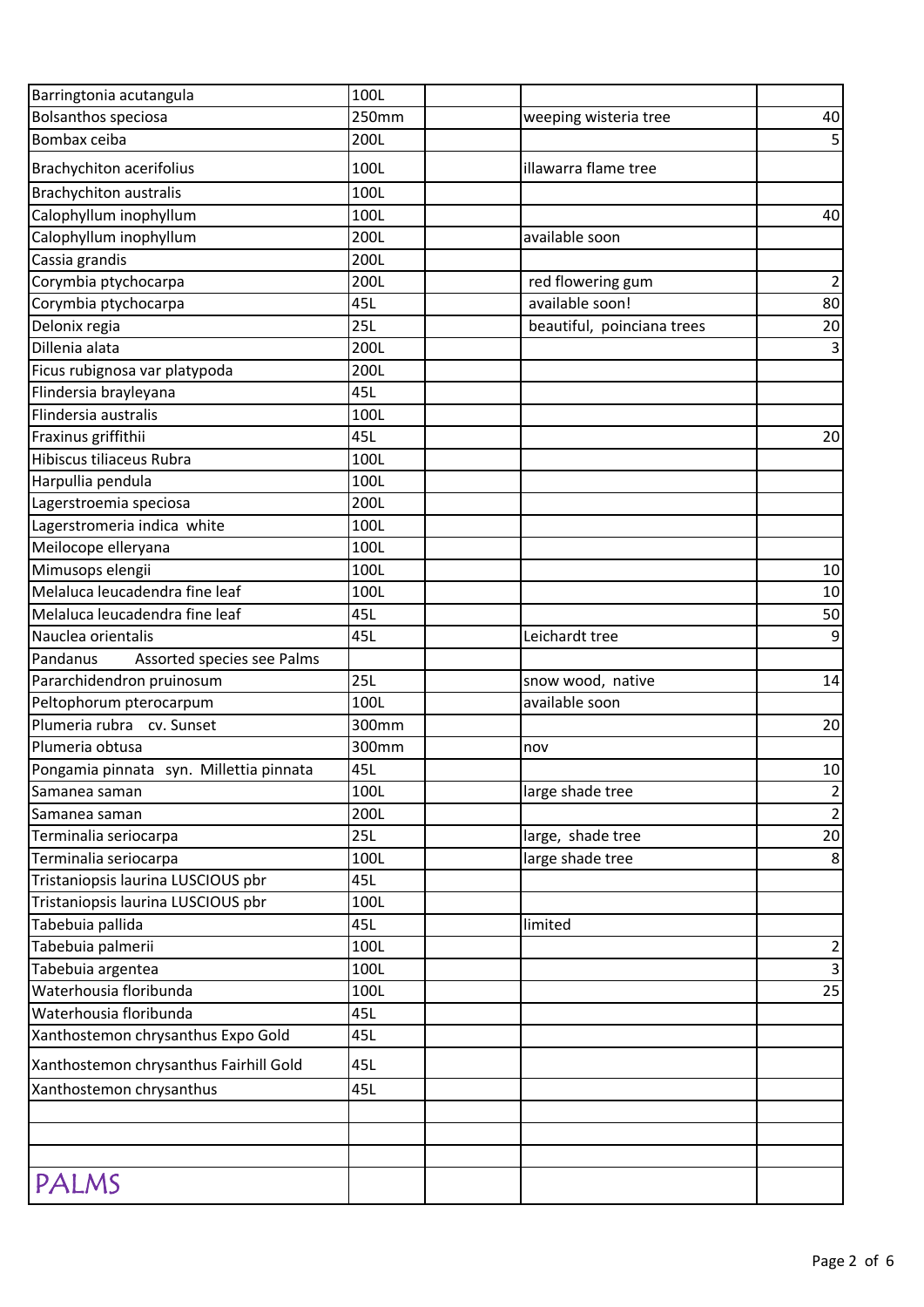| Areca triandra                | 45L   | impressive stock     | 40           |
|-------------------------------|-------|----------------------|--------------|
| Archontophoenix alexandrae    | 25L   |                      | 20           |
| Bismarkia nobilis             | 100L  |                      | $\mathbf{1}$ |
| Carpentaria acuminata         | 45L   |                      | 200          |
| Carpentaria acuminata         | 200mm |                      | 200          |
| Dypsis lutescens              | 100L  | golden cane          | 40           |
| Dypsis lutescens              | 45L   |                      | 20           |
| Dypsis lutescens              | 200mm |                      |              |
| Hyophorbe lagenicaulis        | 100L  | bottle palm          |              |
| Livistonia decora (decipiens) | 100L  | native cabage palm   | 20           |
| Ptychosperma macarthurii      | 100L  |                      |              |
| Pandanus baptistii variegata  | 200mm |                      |              |
| Pandanus baptistii variegata  | 250mm | thornless variegated |              |
| Pandanus baptistii variegata  | 45L   |                      |              |
| Pandanus baptistii variegata  | 200L  |                      | 6            |
| Pandanus baptistii (green)    | 250mm | thornless            |              |
| Pandanus baptistii (green)    | 200L  | thornless            | 3            |
| Pandanus pendunculatus        | 100L  |                      | 90           |
| Pandanus pendunculatus        | 200L  | beach                | 16           |
| Pandanus tectorius            | 200L  |                      |              |
| Pandanus tectorius            | 100L  |                      |              |
| Pandanus utilis               | ex gr |                      |              |
| Pandanus utilis               | 45L   | red edge Madagascar  | 4            |
| Pandanus utilis               | 100L  | red edge Madagascar  | 3            |
| Roystonea regia               | 200L  |                      |              |
| Veitchia merrillii            | 100L  | Salt tolerant        | 40           |
| Wodyetia bifurcata            | 200mm |                      | 300          |
| Wodyetia bifurcata            | 100L  | foxtail palms        | 20           |
| Wodyetia bifurcata            | 200L  | foxtail palms        |              |



Page 3 of 6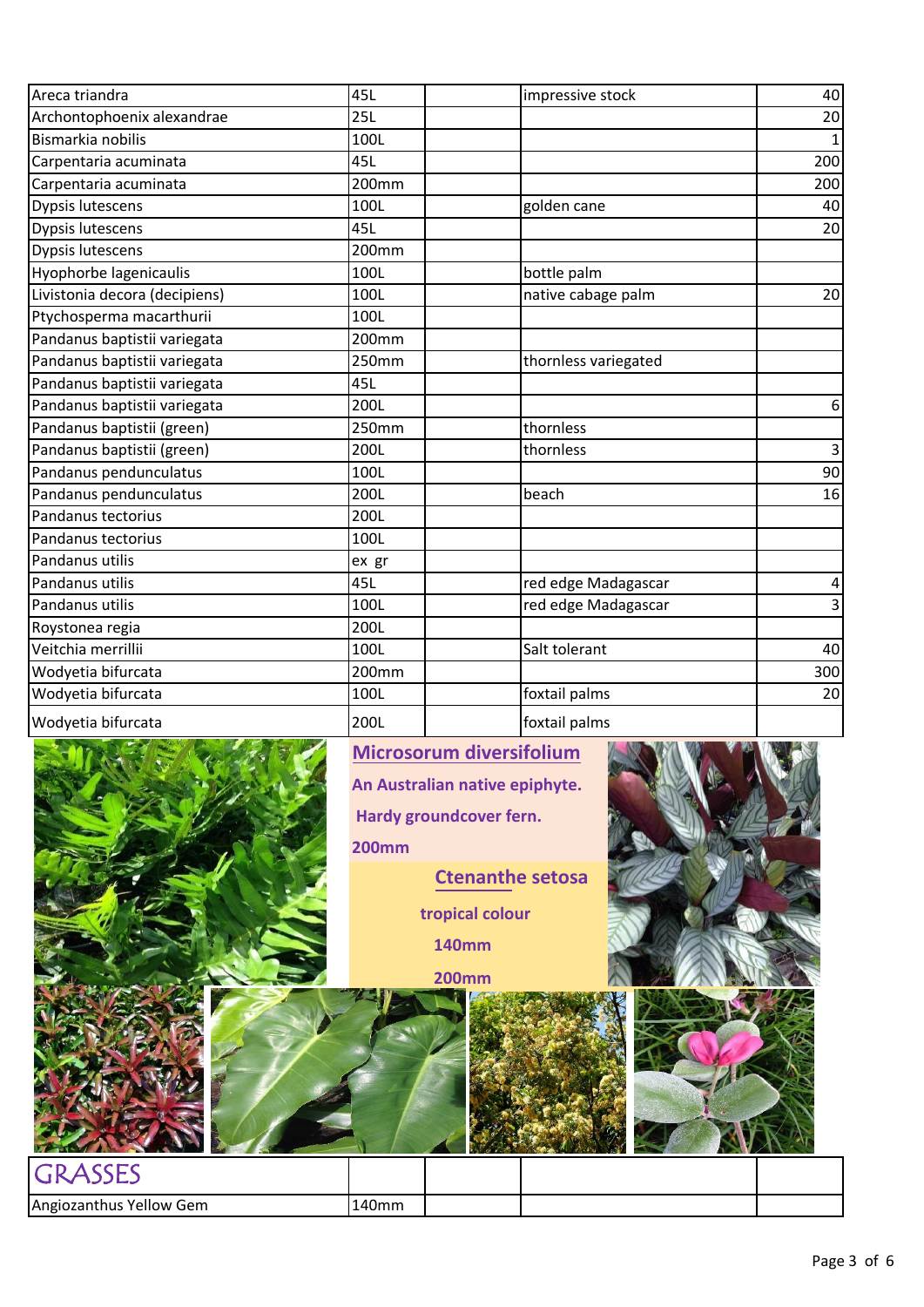| Dianella caerulea                                    | 140mm     |                | 300                    |
|------------------------------------------------------|-----------|----------------|------------------------|
| Dianella caerulea                                    | <b>NT</b> |                | 400                    |
| Dietes grandiflora                                   | <b>NT</b> |                | 500                    |
| Doryanthes excelsa                                   | 300mm     |                | 30                     |
| Doryanthes palmerii                                  | 200mm     |                |                        |
| Gazania rigens hybrid cultivars                      | 140mm     |                | 100                    |
| Hymenocallis littoralis                              | 140mm     | spider lilly   | 2000                   |
| Liriope Evergreen Giant                              | NT        |                | 1000                   |
| Liriope Evergreen Giant                              | 140mm     |                |                        |
| Liriope muscari Isabella <sup>®</sup><br>'LIRF' PBR. | 100mm     |                |                        |
| Liriope muscari Isabella®<br>'LIRF' PBR.             | 140mm     |                | 1000                   |
| Liriope muscari Just Right<br>'LIRJ' PBR             | 140mm     | october        | 1000                   |
| Liriope Stripey White                                | 140mm     | <b>NA</b>      |                        |
| Lomandra hystrix                                     | <b>NT</b> |                |                        |
| Lomandra hystrix                                     | 140mm     |                | 400                    |
| Lomandra LimeTuff                                    | 140mm     |                |                        |
| Lomandra longifolia                                  | <b>NT</b> |                | 1000                   |
| Lomandra longifolia Verday                           |           |                |                        |
| Ophiopogon japonicus                                 | 75mm      |                | 900                    |
| Ophiopogon japonicus                                 | 140mm     |                |                        |
| Ophiopogon japonicus nana                            | 75mm      |                |                        |
| Pennisetum alopecuroidesPA300 Nafray pbr             | 140mm     |                | 200                    |
| Zoysia tenuifolia                                    | 140mm     |                | 1000                   |
| Cymbopogon citratus                                  | 140mm     | lemon grass    |                        |
| <b>GROUNDCOVERS</b>                                  |           |                |                        |
| Austromyrtus dulcis 'Copper Tops'                    | 140mm     |                |                        |
| Banksia integrifolia 'Roller Coaster'                | 200mm     |                |                        |
| Casuarina glauca prostrate form                      | 200mm     | Cousin It      | Itd                    |
| Carpobrotus glauscens var. glauscens                 | NT        |                | 200                    |
| Carpobrotus Aussie Rambler pbr Ozbreed               | 140mm     |                | 100                    |
| Carrissa macrocarpa 'Desert Star'                    | $200$ mm  | available soon | 800                    |
| Evolvolus pilusus                                    | 140mm     |                | 80                     |
| Ficus microcarpa 'Green Island'                      | 140mm     | Sept           | 500                    |
| Gazania rigens hybrid cultivars                      | 140mm     |                | 200                    |
| Isabella <sup>®</sup> Liriope muscari 'LIRF' PBR     | 140mm     | october        | 1000                   |
| Juniperus confertus                                  | 140mm     | shore juniper  | 200                    |
| Juniperus confertus cv.All Gold                      | 140mm     |                | 100                    |
| Microsorum diversifolium                             | 200mm     |                | tough groundcover fern |
| Myporium ellipticum                                  | 140mm     |                | 1000                   |
| Ophiopogon japonicus                                 | 140mm     |                |                        |
| Ophiopogon japonicus                                 | 75.mm     |                | 900                    |
| Ophiopogon japonicus Nana                            | 75mm      |                | 500                    |
| Zoysia tenuifolia                                    | 140mm     |                | 1000                   |
| <b>HEDGES EDGES &amp; SHRUBS</b>                     |           |                |                        |
| Carissa macrocarpa Desert Star                       | 200mm     | November       | 900                    |
| Dracaena reflexa Song of India                       | 300mm     | white          | 40                     |
| Dracaena reflexa Malay stripe                        | 200mm     | green and gold | 200                    |
| Dracaena reflexa 'Malay Stripe'                      | 300mm     |                | 10                     |
| Ixora Malay Pink                                     | 200mm     |                | 100                    |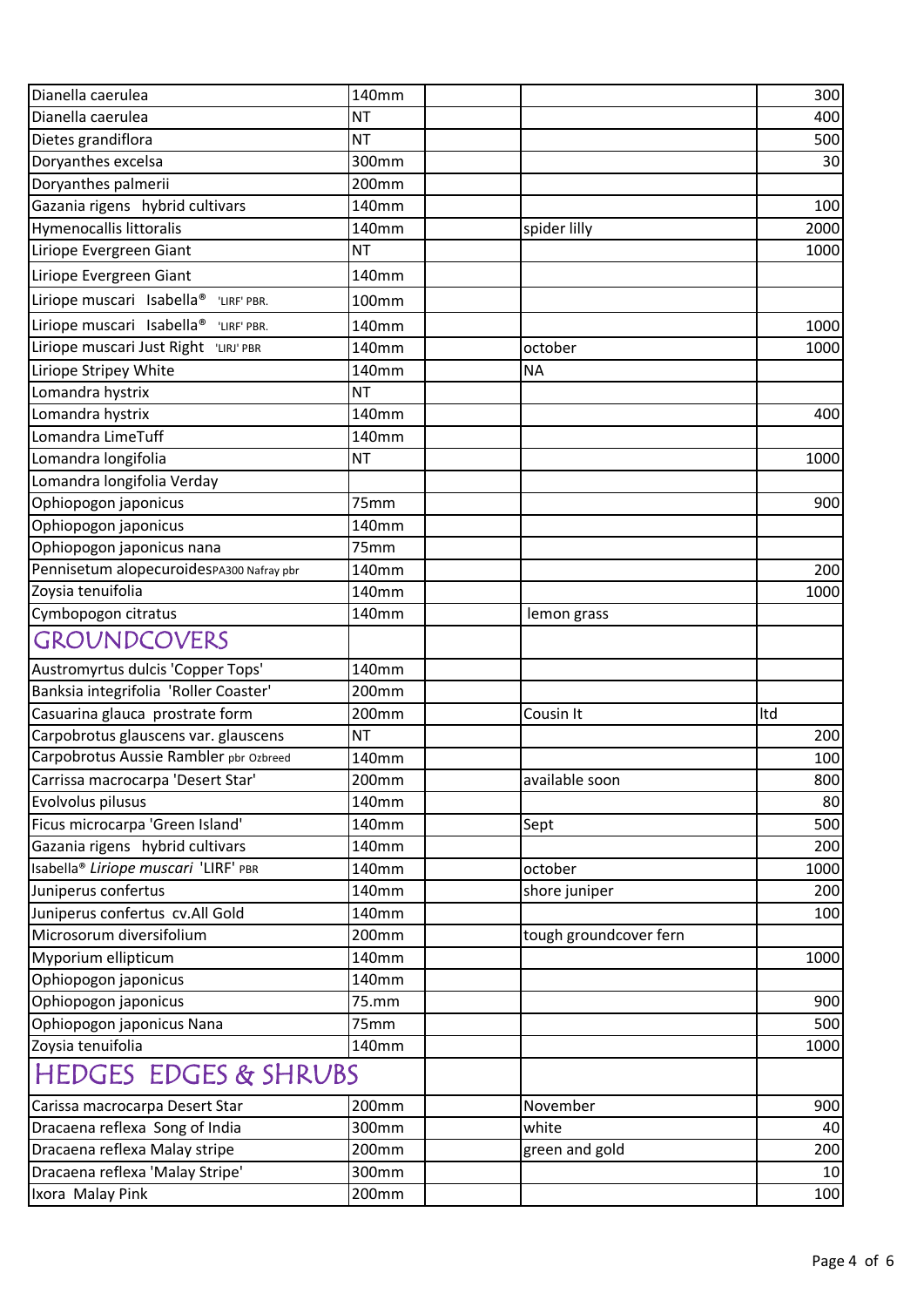| Ixora Gold Ball                                                     | 200mm          |                      | 30  |
|---------------------------------------------------------------------|----------------|----------------------|-----|
| Ixora Gold Fire                                                     | 140mm          |                      | 500 |
| Ixora Coral Fire                                                    | 140mm          |                      | 800 |
| Ixora sunkist                                                       | 200mm          |                      | 70  |
| Michelea figo                                                       | <b>180mm</b>   |                      | 100 |
| Murraya paniculata                                                  | 200mm          | port wine magnolia   |     |
| Magnolia Little Gem                                                 | 300mm          |                      |     |
|                                                                     | 45L            |                      |     |
| Magnolia Little Gem                                                 |                |                      |     |
| Phyllanthus multiflorus<br>Rhaphiolepis indica                      | 140mm          |                      |     |
|                                                                     | 300mm<br>200mm |                      |     |
| Syzygium australe Aussie Southern<br>Syzygium australe Elegance pbr | 200mm          |                      | 200 |
|                                                                     |                |                      | 100 |
| Syzygium australe Aussie Boomer                                     | 200mm          |                      | 150 |
| Syzygium australe Baby Boomer                                       | 200mm          |                      | 50  |
| Syzygium australe BIG RED pbr                                       | 45L            |                      | 20  |
| Syzygium australe Resilience tissue                                 | 200mm          |                      |     |
| Syzygium australe Resilience tissue                                 | 300mm          |                      | 300 |
| Syzygium Cascade pbr                                                | 45L            |                      | 30  |
| Syzygium smithii Syn.(Acmena) Forest Flame                          | 300mm          |                      | 30  |
| Syzygium smithii minor Cherry Surprise pbr                          | 200mm          |                      |     |
| Westringia Zena                                                     | 140mm          |                      | 500 |
| Xanthostemon Little Goldie                                          | 140mm          |                      | 100 |
| Xanthostemon Little Goldie                                          | 200mm          | grows to 1m high     | 20  |
| NATIVE SHRUBS                                                       |                |                      |     |
| Randia fitzalanii (Atractocarpus)                                   | 25L            | native gardenia tree |     |
| Randia fitzalanii (Atractocarpus)                                   | 140mm          | tree starters        |     |
| Randia fitzalanii (Atractocarpus)                                   | NT             |                      |     |
| Randia fitzalanii (Atractocarpus)                                   | 45L            |                      |     |
| Callisemon citrinus Firebrand                                       | 140mm          |                      | 300 |
| Callistemon Wildfire                                                | 140mm          |                      |     |
| Callistemon Better John                                             | 140mm          |                      |     |
| Callistemon Little John                                             | 140mm          |                      |     |
| Callistemon dwarf citrinus                                          | 140mm          |                      |     |
| <b>Callistemon Great Balls of Fire</b>                              | 140mm          |                      |     |
| Callistemon Hannah Ray                                              | 140mm          |                      | 400 |
| Callistemon Scarlet Flame pbr                                       | 140mm          |                      | 50  |
| Callistemon viminalis (CV01) Slim                                   | 300mm          |                      |     |
| Callistemon viminallis Captain Cook                                 | 140mm          |                      | 30  |
| Callistemon Hannah Ray                                              | 250mm          |                      | 30  |
| Crinum pendunculata                                                 | 300mm          |                      | 200 |
| Grevillea Cooroora Cascade                                          | 140mm          |                      |     |
| Grevillea Firesprite                                                | 140mm          |                      | 80  |
| Grevillea Firesprite                                                | 200mm          |                      | 20  |
| Hibiscus heterophyllus cv. Byfield Gold                             | 200mm          |                      |     |
| Leptospernum polygalifolium                                         | 140mm          |                      |     |
| Leptospernum polygalifolium                                         | ΝT             |                      | 400 |
| Melaleuca thymbifolia                                               | 140mm          |                      | 48  |
| Westringia fruticosa wesos Mundi pbr                                | 140mm          |                      |     |
| Westringia WES02 AUSSIE BOX pbr                                     | 140mm          |                      | 100 |
|                                                                     |                |                      |     |